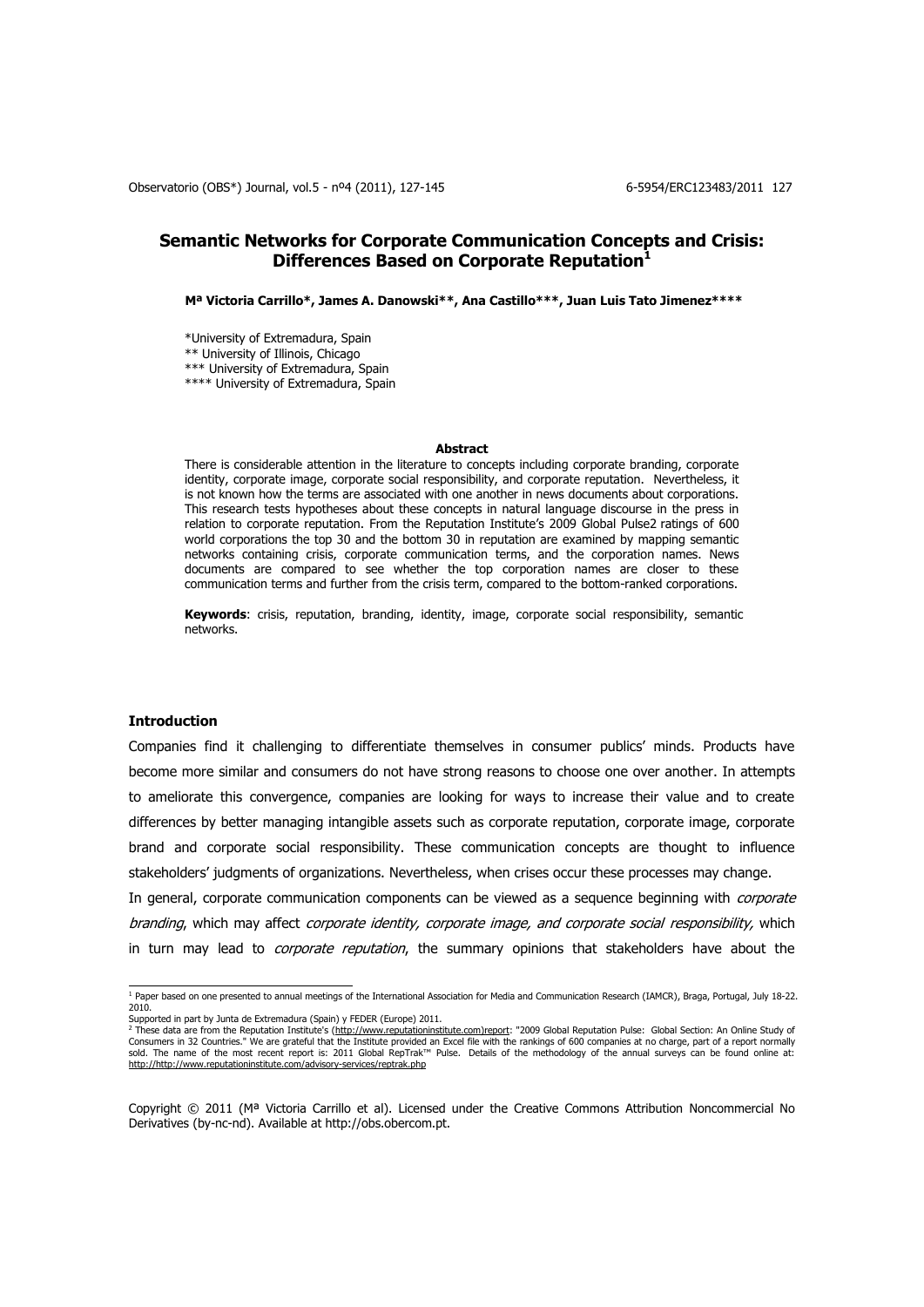organization. Crises may intervene in these processes. The basic model is shown in Figure 1. As relevant literature is reviewed definitions of these concepts are presented.



Figure 1. Components of Corporate Communication

## **Literature Review**

The literature about the definitions of corporate communication constructs reveals a lack of consensus. Greyser, Balmer & Urde. (2006) argue that corporate identity, corporate branding, corporate communications, and corporate reputation should be integrated under the single conceptual umbrella of corporate marketing. Rather than collapsing them in this way, however, it may be useful to distinguish among these intangible assets.

**Corporate brand.** Branding fosters a long-term perception. A brand is an enduring constellation of perceived attributes for a company, or for its products and services, for which stakeholders hold positive and negative sentiment. The concept of 'the brand' has evolved from a name given to differentiate a firm's products, to that of a relationship based on trust (de Chernatony & Riley, 1998). While maintaining their fundamental characteristics of guarantees of quality and simplifiers of choice, brands are increasingly defined as networks of symbols that users positively value beyond their functional utility for product choice. A company must align three essential interdependent elements to create a strong corporate brand: vision, culture and image, according to Hatch & Schultz (2001). They developed a set of diagnostic questions to reveal misalignments. Although designed for practice, the tool is useful in identifying processes associated with branding at the theoretical level. Is there a gap between the corporate vision and employee culture? Does the company practice the values it preaches? Do the company's vision and core values inspire all its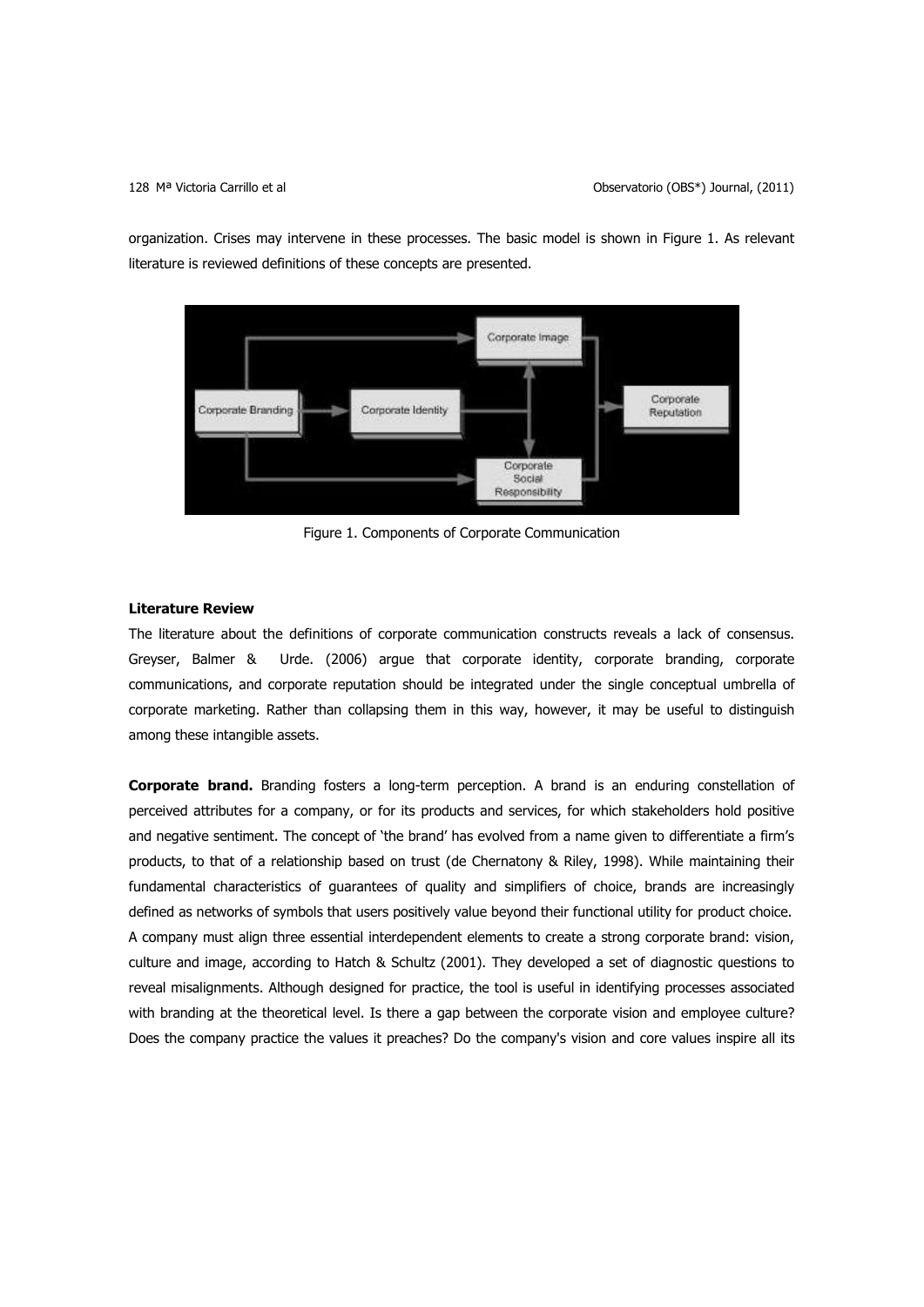subcultures? Are company vision, values, and culture differentiated from competitors'? Who are the organization's stakeholders? What images do stakeholders have of the company? In what ways do employees and other stakeholders interact? Do employees care what stakeholders think of the company? What do stakeholders want from the company? Is there effective communication of the corporate vision, core values, and culture to stakeholders?

More at an empirical level, Berens, Van Riel & van Bruggen (2005) investigated the effect of corporate brand dominance. The results show that corporate brand dominance determines the degree to which the company influences attitudes toward products. They found two moderating effects: the perceived fit between corporate concepts and product brand attributes, and stakeholder involvement with brands.

**Corporate image.** Corporate image is defined as shorter-term perceptions that stakeholders have about the company. These include semantic identity, visual identity and corporate vision, values, and culture. It is like a mental photo of the company at a particular moment. This snapshot is a short-term perception. It is no doubt file away in stakeholders' minds, but they are open to new snapshots as conditions change. The mental image slides in short-term memory filter other information about the company. Gummesson (1993), states that customer perceived quality is a function of "quality in fact and quality in perception" (1993, p. 229). In many uses, corporate image appears not well defined and sometimes it is conflated with brand, corporate social responsibility (CSR) and reputation.

**Corporate Social Responsibility.** There has been a proliferation of conceptual and empirical work on CSR (e.g. Fombrun, 1996; Hillman & Keim, 2001; McWilliams & Siegel, 2000), some of it linking CSR to corporate financial performance (Fombrun & Shanley, 1990); to consumer perceptions of product quality; to employee morale, productivity, recruitment and retention; to company ownership characteristics (Fombrun & Shanley, 1990), and to capital access.

In recent practice, CSR is popularly associated with 'green' environmental practices, but it has a longer history of involving corporations' voluntary donations to resource-needy non-governmental organizations, ranging from international relief efforts to local youth sports. Carroll (1999) argues that to attain CSR: 1) economic responsibilities require managers to be productive, profitable, and meet society's consumer needs; 2) companies must strictly meet legal responsibilities; 3) necessary ethical responsibilities are considered to go beyond mere legal frameworks; and 4) discretionary responsibilities are philanthropic in nature, exercising managerial discretion in furthering universal human rights, domestically and globally.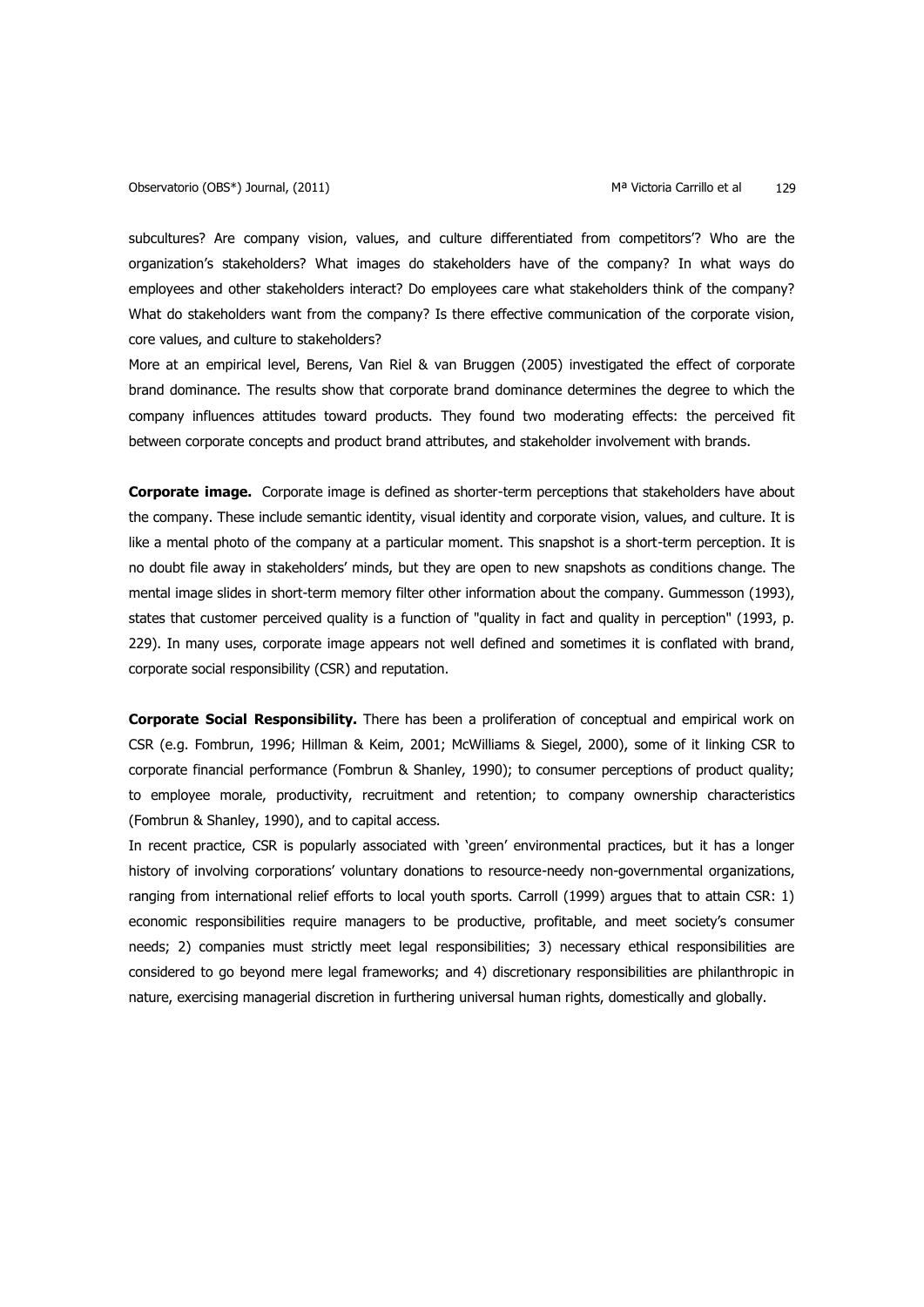Others see CSR as constituted by social performance, business ethics, corporate governance, social contract (Donaldson & Dunfee, 2002), stakeholder management (Donaldson & Preston, 1995), corporate citizenship (Zadek, 2001), accountability (Valor, 2005) or care for people at the bottom of the pyramid (Prahalad & Hammond, 2002). Nevertheless, these definitions do not clarify specific social and environmental concerns, how a company may integrate them in its operations and relationships with its stakeholders, and how this may be carried out from a strategic perspective (Porter & Kramer, 2006).

CSR becomes strategic in Mintzberg's (1987) concept of emergent strategies for success of the company, highly dependent on: its relationship with its key stakeholders and its reputation (Fan, 2005); its understanding of the competitive environment; and its image and reputation built on transparency, information, communication and reporting practices.

**Corporate reputation**. The work of Baden-Fuller, Ravazzolo & Schweizer (2000); De Quevedo (2001); Dollinger, Golden & Saxton (1997); Fombrun (1996); Fombrun & Shanley (1990); Groenland (2002); and Fombrun & Van Reil (1997), leads to the notion that corporate reputation results from the 'social legitimization' of the firm. Brammer & Pavelin (2006) stress the increasing importance of CSR to corporate reputation. A seminal empirical study by Fombrun & Shanley (1990) finds that social responsiveness, measured by corporate charitable donations and having a separately endowed corporate charitable foundation, is positively associated with corporate reputation. Duhé (2009) studies 706 firms over a 21-year timeframe and finds that management quality, financial soundness, and social responsibility, all contributing to corporate reputation, made positive contributions to firm financial performance. Fryxell & Wang (1994) identify a close relationship between corporate reputational capital and social responsibility. As a form of social capital, corporate reputation is not a fleeting impression; it is an accumulation of perceptions and experiences. It depends on repeated performances and impressions. Nevertheless, Highhouse, Broadfoot, Yugo & Devendorf (2009) assert a lack of consensus on how to conceptualize and operationalize corporate reputation (Chun, 2005; Wartick, 2002). De Castro, López & Saez (2006) affirm their inability to identify and measure it, pointing to the concept being socially complex and intangible in nature.

Because of this ambiguity in the scientific literature about conceptual and operational definitions for corporate reputation, it is often treated by default as unique for each firm with little generalizability. Moving toward a more general treatment, De Castro, López & Saez (2006) conceptualize and measure two dimensions: business reputation and social reputation. Indicative of the long-term nature of reputation formation, a survey among British managers shows that firm and product reputation are shaped over several years. Nevertheless, reputation is one of the most difficult to accumulate resources (Walsh & Beatty, 2007). Fombrun & Shanley (1990, p. 254) called for future research that better specifies "the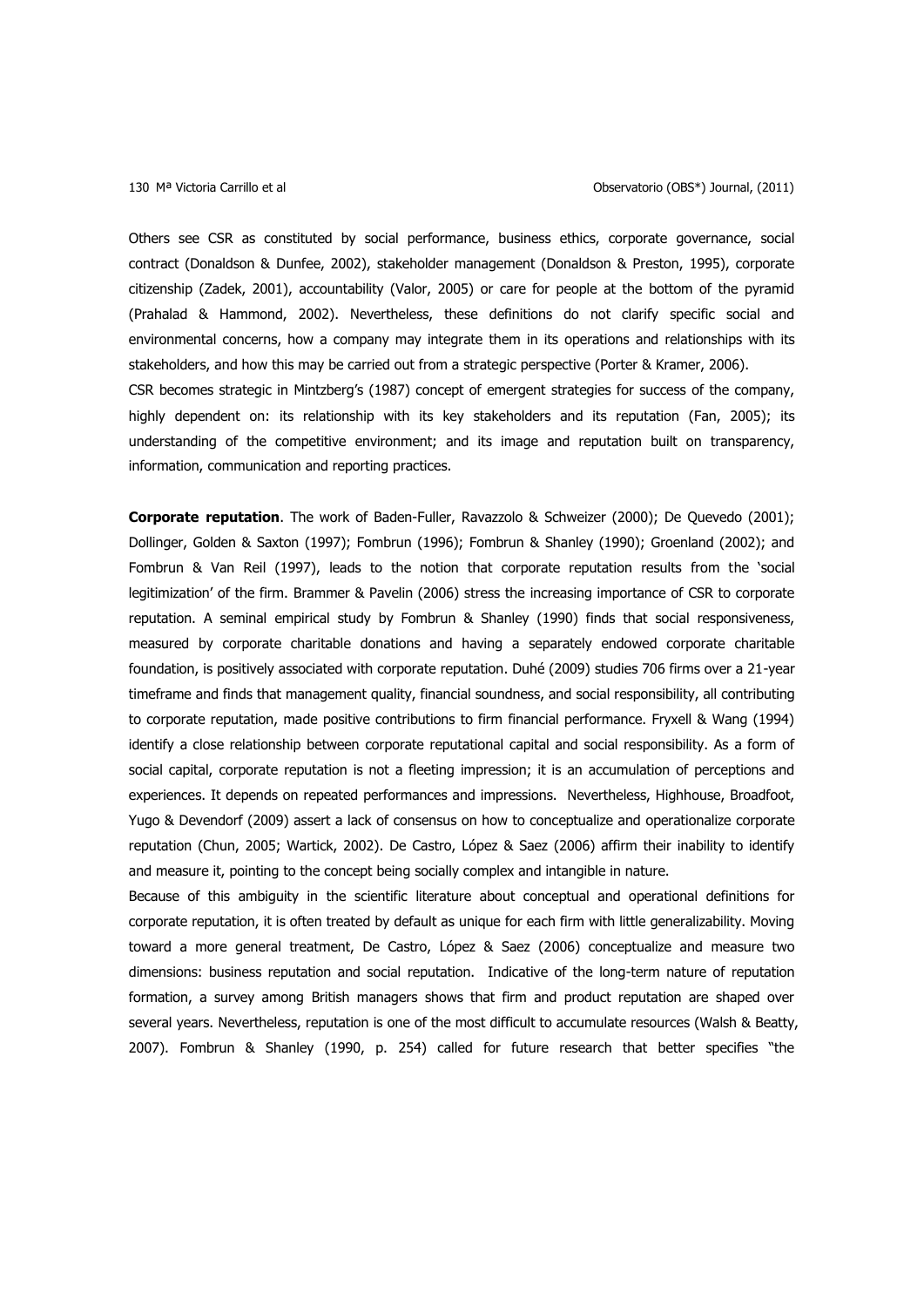dimensionality of the [corporate reputation] construct." There is little agreement as to whether corporate reputation is a one-dimensional or multidimensional construct.

In the corporate strategy literature, corporate reputation is considered an intangible asset that contributes to a competitive advantage in the marketplace for goods and services (Barney, 2002). In this context Fombrun (1996) refers to this asset as reputational capital. Consistent with this resource-based view, reputation may be viewed as a valuable resource that should be managed by the firm (Barney, 2002). Fombrun & Shanley (1990) view corporate reputation as the outcome of a competitive process in which a firm signals its key positive characteristics to constituents to maximize its economic and non-economic status.

In the marketing and management literature, corporate reputation rests on the premise that a favorable perception that the stakeholder has of an individual or organization positively impacts attitudes and behaviors toward that entity (Fombrun, 1996; Fombrun & Rindova, 1996; Fombrun & Shanley, 1990). Since 1990, there has been greater interest in the stakeholder's emotional association with a firm, which is thought to influence its long-term financial performance (Chun, 2005). In concluding this section, let us reiterate our definition: corporate reputation is the cumulative collective representation of the organization's past and present actions and outcomes that communicate its capability to obtain value for stakeholders. Perception of value is rooted in sentiment; high value is good.

Definitional diversity in the scientific literature has not prevented the for-profit Reputation Institute from measuring corporate reputation and advising clients about it. They say their "Global RepTrak Pulse" surveys calculate reputation ratings by averaging perceptions of trust, esteem, admiration, and good feeling. The operational definitions for these elements, however, are not published. They state that their extensive international fieldwork shows that a company's reputation is influenced by seven factors: 1) products and services, 2) innovation, 3) workplace, 4) governance, 5) citizenship, 6) leadership, and 7) performance (Reputation Institute, 2011). Again, they do not provide scientifically important details on these claims. Accordingly, a goal of this paper is to see if their reputation ratings are associated with the corporate communication concepts explicated, as they appear in their social representation in news documents. At a minimum we should find that dividing corporations into top and bottom in reputation and examining news content, there should be more mention of corporate reputation among the top firms. This would provide some evidence of validity for the Reputation Institute's assessments.

**Crisis.** Despite the best-laid plans and well-managed past performance, unexpected challenges arise for strategic management of corporate branding, and of identity, of image, of CSR, and of reputation.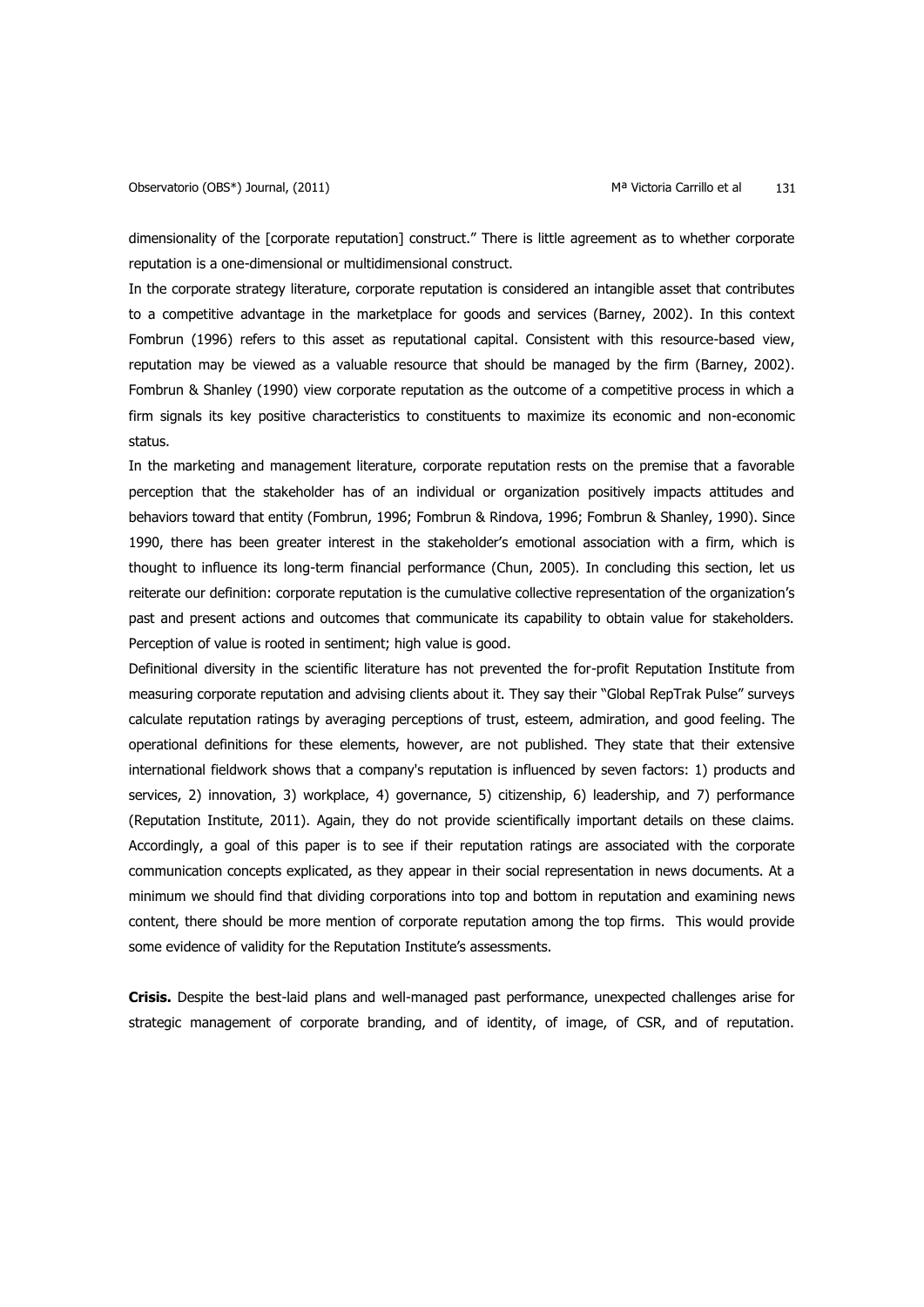Corporate crisis can arise for a variety of reasons. Most crises result in a large amount of negative press coverage about the company. Ogilvy Public Relations defines corporate crisis as follows:

Crisis - \'kri-ses/n, pl cri-ses/'kri-sez\ an unstable or critical time or state of affairs in which a decisive change is pending; a paroxysmal attack of pain, distress, or disordered function. – Webster's Dictionary (2010)

As Webster's indicates, a crisis is a period of trauma, distress and inevitable change. While events triggering a corporate crisis cannot be predicted with absolute certainty, they always bring about change—often for the worse, and always involving the company's reputation, management, brand or market share. The goal of crisis management is to contain and/or prevent the impact on the various audiences that corporations must recognize; these audiences are customers, employees, communities, government, and of course, the shareholder/investment community (Tortorella, 2008, p. 1).

## **Hypotheses**

Rationale. Corporate communication components of branding, of identity, of image, and of CSR are important to organizations' attainment of reputation. As the literature review and conceptual explications have shown, it is through these components, and through other variables as well, that stakeholders rate organizations. Figure 1 shows the components in a sequence based on beginning organizational action of corporate branding, which can determine key elements of three other components, corporate identity, corporate image, and corporate social responsibility. These three elements are considered central in determining and managing *corporate reputation*. We do not suggest that all organizations go through this sequence of components as they develop and manage corporate communication. Rather, this presents a logical progression based on the processes typically associated with these components.

Corporate identity is the element that generally has the least semantic elaboration for stakeholders. It means how the organization is identified or recognized in terms of core attributes of its business. Corporate image is more complex and includes a mixture of linguistic and nonverbal elements, along with positive and negative sentiment about them, in stakeholder perceptions. CSR is the most complex of the components because it is issue specific in nature and usually involves sequences or parallel sets of corporate behaviors regarding the social and/or physical environment. Usually these are not directly in line with the corporate business focus. Multiple agents or stakeholders, or valued other publics are involved. All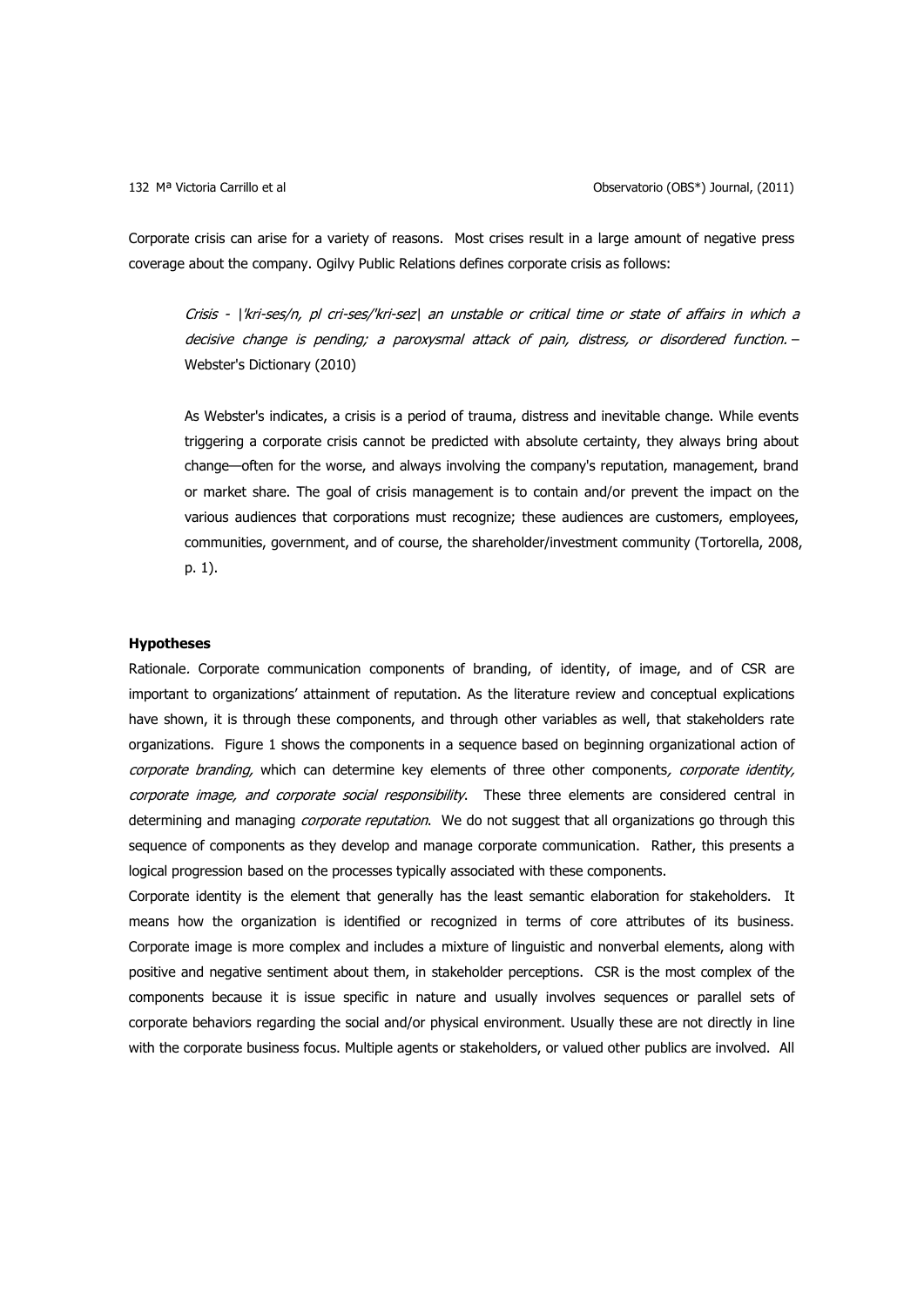three of these, identity, image, and social responsibility are important, but not the exclusive determinants of corporate reputation. Crisis challenges these relationships such that organizations with better reputations are less impacted, while those with worse reputations most affected.

H1: In Lexis-Nexis world documents, components of corporate communication will be more central in the core network of the top 30 organizations of the Reputation Institute's Global Reputation Pulse 600 than in the network for the bottom 30 organizations.

H2: Organizations in the top 30 will have closer connections to communication components than will the bottom 30 organizations.

H3: For the top 30 corporations, crisis will be less central in semantic networks than it will be for the bottom 30 corporations.

## **Methods**

The organizations studied were the top 30 and bottom 30 from the Reputation Institute's 2009 Global Reputation Pulse 600 report. Also studied were the communication components of: corporate branding, corporate identity, corporate image, corporate social responsibility, and corporate reputation. Data were gathered from world news from Lexis-Nexis for two years from January 2008 to January 2010. These documents include newspaper stories, newsletters, industry trade press, magazine and journal articles, scientific materials, and aggregate news stories, in proportions shown in Figure 2. The documents are in English, the so-called language of businesss. Searches were conducted to retrieve the full text of all documents for the five communication components and for the 60 corporations. Documents retrieved numbered 11,035. The total amount of text was 55.4 mb. Figure 3 shows the relative treatment of the corporate communication components.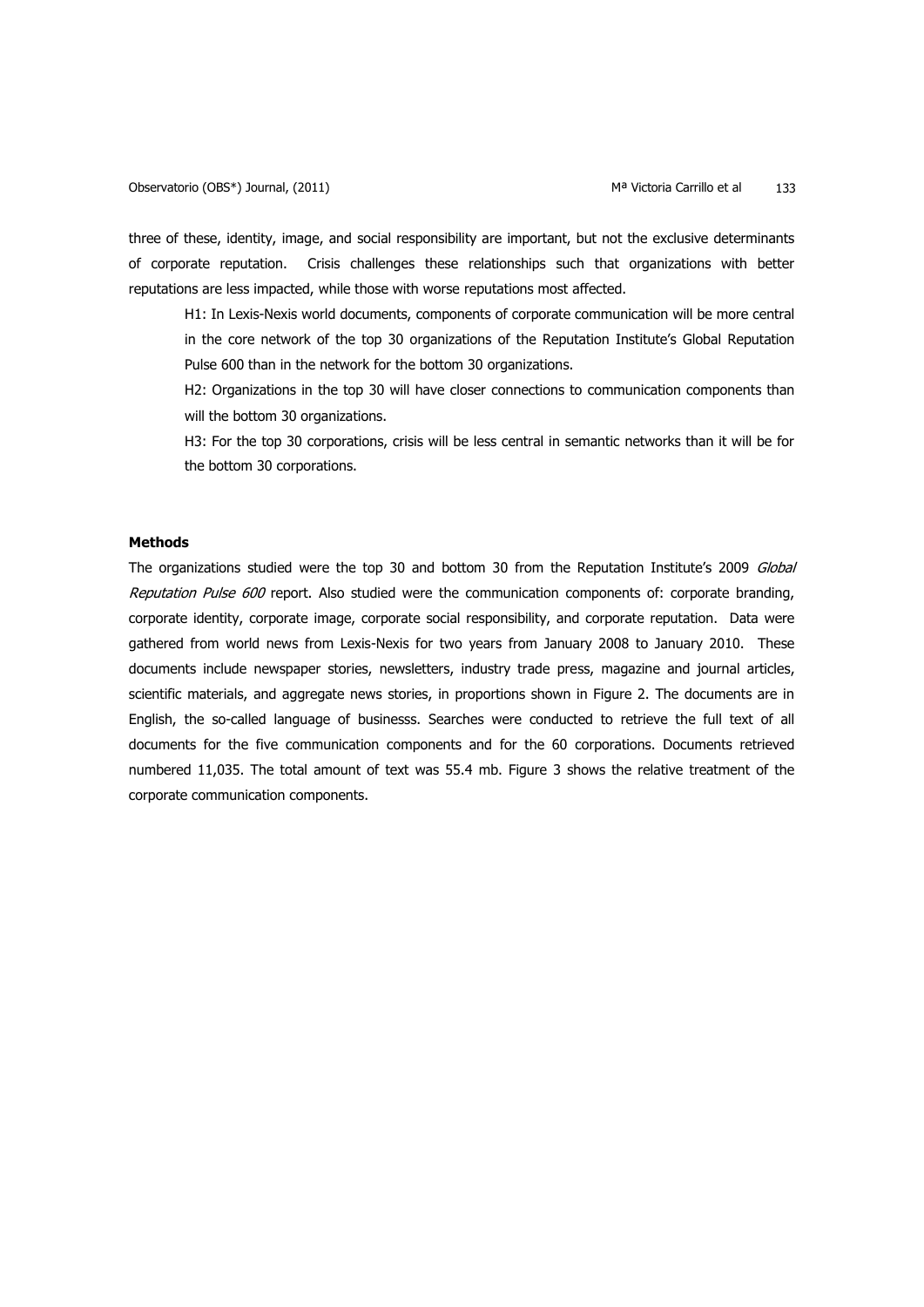134 M<sup>a</sup> Victoria Carrillo et al **Observatorio (OBS\*)** Journal, (2011)



Figure 2. Document Sources in the Lexis-Nexis Test Collection



Figure 3. Corporate Communication Components in the Lexis-Nexis Text Collection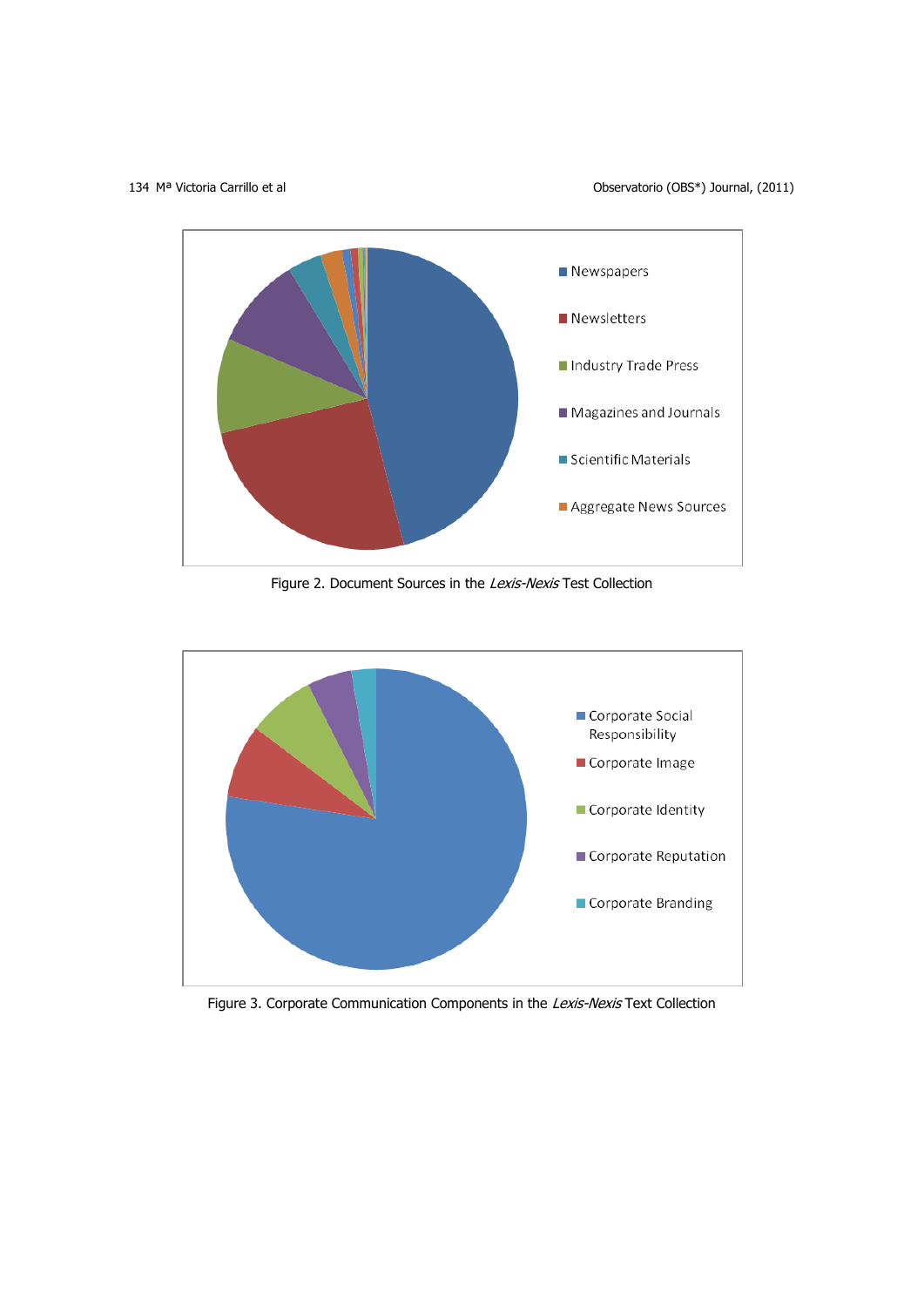Observatorio (OBS\*) Journal, (2011) Ma Victoria Carrillo et al musulm and the server of the Manus Control of the Ma

The analysis was a semantic network analysis using WORDij software suite (Danowski, 2010). The WordLink program in this package was used. This software was set to count word pairs appearing three word positions before each word in the text and three word positions after each. A word-window of three words was previously found most valid after extensive empirical testing of different sized windows. The program was run with default settings of no word stemming, and removal of numbers and punctuation. A string conversion file was created to change each corporate component and each corporation name into a unigram, a single word. Table 1 shows the conversion file. These were entered into the program as an 'include list,' which is the opposite of a 'stop word list.' In other words, only the unigrams appearing in the include list were retained in the text and all other words were removed before counting word pairs.

Table 1. Unigram String Conversions

## **Communication Component Unigrams**

corporate branding->corp\_branding corporate image->corp\_image corporate identity->corp\_identity corporate social responsibility->corp\_soc\_resp

#### **Top Corporation Unigrams**

Ferrero->ITA\_Ferrero Ikea->SWE\_Ikea Johnson & Johnson->USA\_Johnson&Johnson Petrobras->BRZ\_Petrobras Sadia->BRZ\_Sadia Nintendo->JAP\_Nintendo Christian Dior->FRA\_Christian\_Dior Kraft Foods->USA\_Kraft\_Foods Mercadona->SPA\_Mercadona Singapore Airlines->SIN\_Singapore\_Airlines Tata->IND\_Tata UPS->USA\_UPS General Mills->USA\_General\_Mills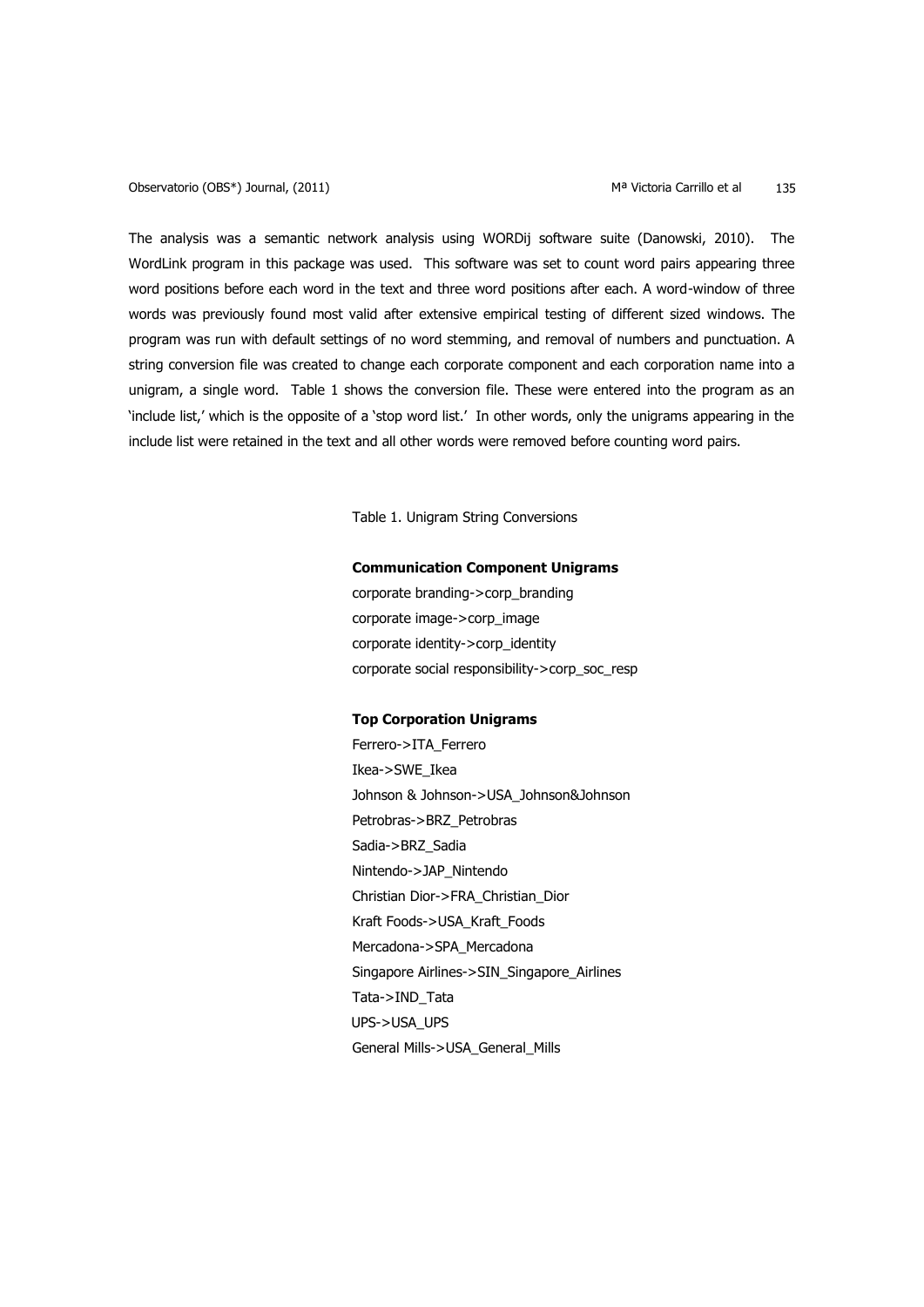El Corte Inglés->SPA\_El\_Corte\_Ingles Matsushita Electric Industrial->JAP\_Matsushita FedEx->USA\_FedEx Grupo Bimbo->MEX\_Grupo\_Bimbo Honda Motor->JAP\_Honda\_Motor Whirlpool->USA\_Whirlpool Votorantim->BRZ\_Votorantim Walt Disney Company->USA\_Disney China Faw->CN\_China\_faw Google->USA\_Google China Merchants Bank->CN\_China\_Merch\_Bank Caterpillar->USA\_Caterpillar Costco Wholesale->USA\_Costco Sberbank->RUS\_Sberbank Vale->BRZ\_Vale State Bank of India->IND\_State\_Bank\_India Microsoft->USA\_Microsoft

## **Bottom Corporation Unigrams**

Royal Bank Of Scotland->Royal\_Bank\_Scot Bell Canada->Bell\_Canada Africa Anglo American->SA\_Anglo\_Amer CFE->MEX\_CFE ERGO Insurance->GER\_Ergo\_Insur Stora Enso->FIN\_Stora\_Enso PEMEX->MEX\_Pemex TOTAL->FRA\_Total Bidvest->SAF\_BidVest EON->GER\_EON Commerzbank->GER\_Commerzbank Citigroup-USA\_Citigroup CITGO->USA\_CITGO Eurobank Efg->GRE\_Eurobank\_Efg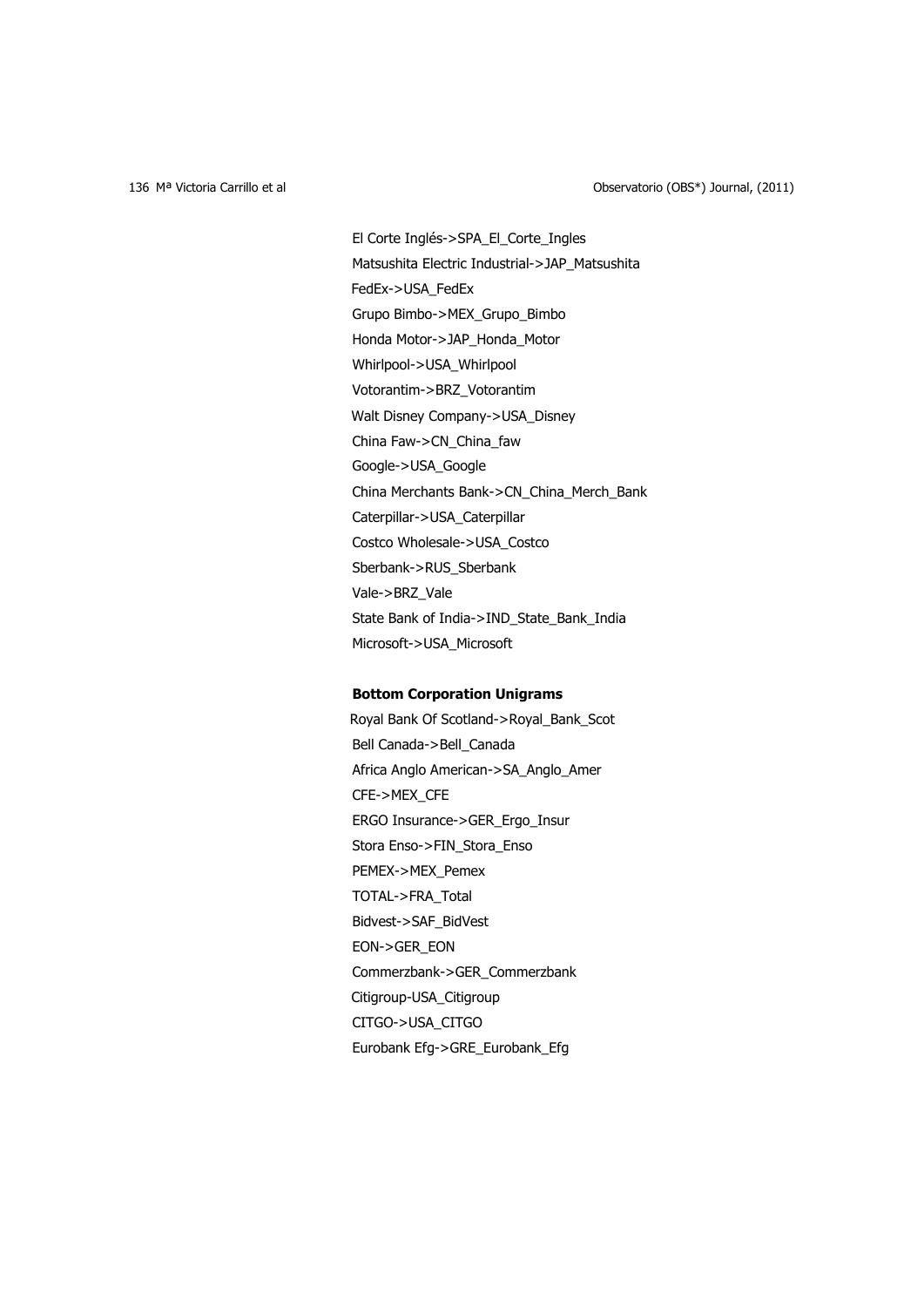Observatorio (OBS\*) Journal, (2011) Ma Victoria Carrillo et al material of the Magnus Carrillo et al material o

Deutsche Bank->GER\_Deutsche\_Bank Oi->BRZ\_Oi Avtovaz->RUS\_Avtovaz Fortis->NET\_Fortis Dogan Group->TUR\_Dogan\_Group Credit Suisse->SWZ\_Credit\_Suisse Japan Tobacco->JAP\_Japan\_Tobacco Deutsche Telekom->GER\_Deutsche\_Telekom Mitsubishi Motors->JAP\_Mitsub\_Motors KFW Bankengruppe->GER\_KFW\_Bankengruppe Exxon Mobil->USA\_Exxon\_Mobil Public Power Corporation->GRE\_Public\_Power Fortis->BEL\_Fortis Deutsche Bahn->GER\_Deutsche\_Bahn AIG->USA\_AIG Halliburton->USA\_Halliburton UBS->SWZ\_UBS

Direction of words in a pair was retained. In other words, a word appearing first followed by another was treated as distinct from the opposite word order, indicated by the arrorws in Figures 4 and 5. All frequencies of word pairs were used. Separate analyses were done for the top and for the bottom corporations by grouping the Lexis-Nexis documents into two files with the corporate communication concept files added to both. The program UCINET 6 (Borgatti, Everett & Freeman, 2002) converted the output file of WordLink for input to its graphics program, NetDraw (Borgatti, 2002). It has more flexibility in showing features of nodes and links than WORDij's Vizij software for graphing networks. The latter is particularly useful for animating time-series network data, which were not used in this study.

In the Netdraw graph output shown in Figures 4 and 5, betweenness centrality was used to show which nodes were more central in the network. Betweenness centrality is most frequently used in the social network analysis literature to measure centrality. It traces the shortest path from each node (here a unigram) to each other node and counts the number of times each other node is included on the shortest paths. A node that appears more frequently on these shortest paths is more central in the network. In Figures 4 and 5, the corporate communication components are displayed as as blue triangles. The top corporations are red squares and the bottom ones are grey squares.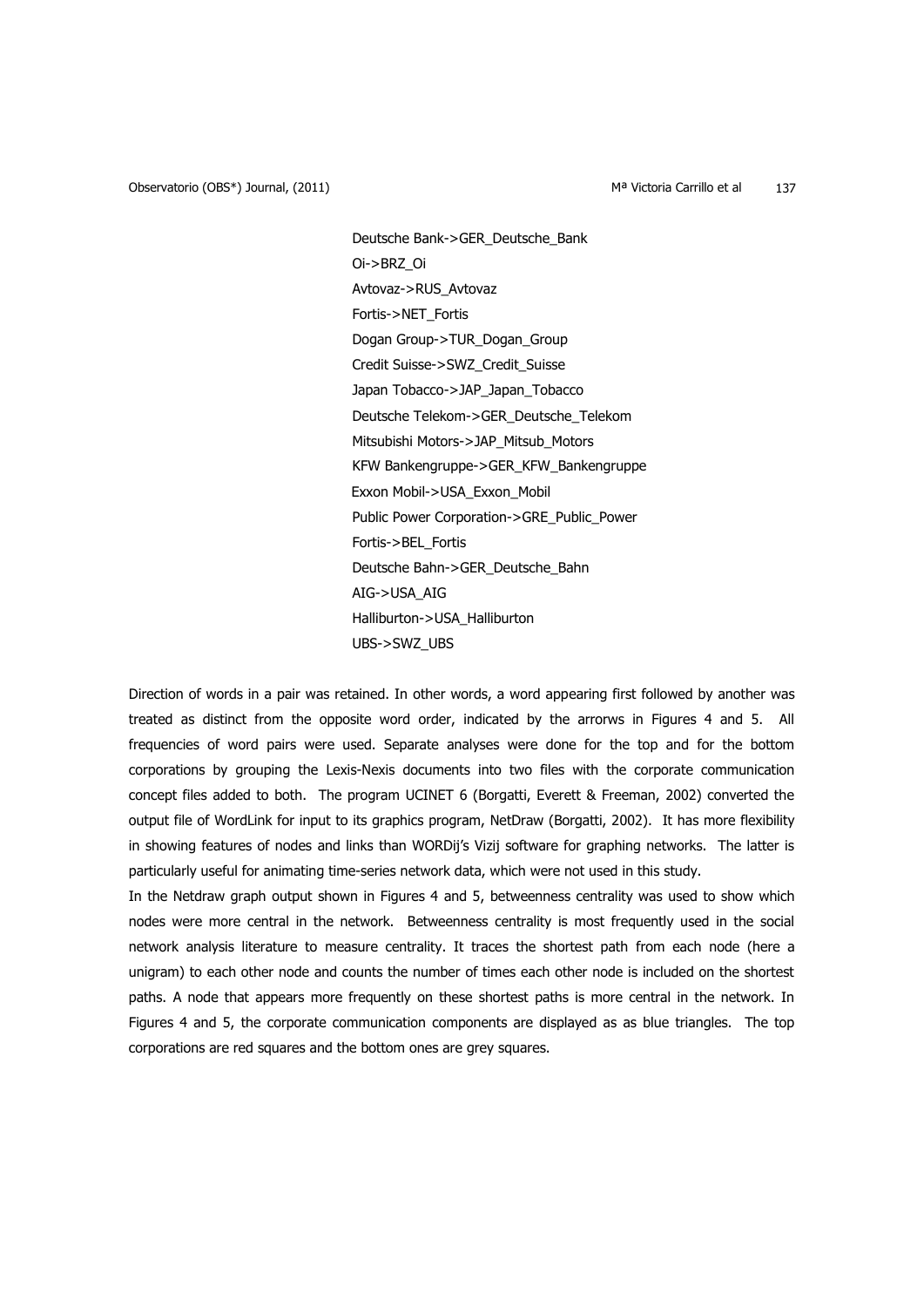#### **Results**

Hypothesis 1 was tested by running the Core/Periphery procedure in UCINET 6 (Bogatti, Everett & Freeman, 2002). This measures the extent to which some nodes appear close together in the center, with the remaining nodes linked to the core from the periphery. Only for the top corporations was there a core cluster. It contained six entities: corporate branding, usa\_google, usa\_disney, corporate reputation, corporate identity, and usa\_ups. There was no core-perhiphery structure among the bottom corporations. As hypothesized, the top corporation file contained communication concepts in a central core while the bottom corporation file did not even have a core. This shows support for hypothesis 1. Corporate branding, corporate identity, and corporate reputation form a core network structure for the top corporations.

Results for the test of Hypothesis 2 are shown in Table 2. The test was conducted by computing the average valued shortest path distances between the top and bottom corporations and each of the corporate communication components. The program OptiComm in WORDij (Danowski, 2010) was used for this purpose. It traces all shortest paths, weighted by link frequency. between a seed word (each of the corporate communication components) and all of the target words, the top and bottom corporations. Results were that the largest statistically significant difference was for corporate image. It was more than twice as close to the top-ranked corporations. Corporate reputation was also significantly higher for the top corporations. In contrast, both corporate social responsibility and corporate branding were just as close to top and bottom corporations; there were no significant differences for them. Corporate identity had no measurable position in the network. The hypothesis was therefore partially supported. The finding that corporate reputation had a closer distance for the top corporations may in part be because we grouped corporation documents according to the Corporate Reputation Institute's naming of the top and bottom ones in reputation. It is, therefore, a validity check on the rankings data, in addition to support for hypothesis 2.

|                                    | <b>Network Distance</b> |          |     |      |                      |                     |               |
|------------------------------------|-------------------------|----------|-----|------|----------------------|---------------------|---------------|
|                                    | Top Corps.              |          |     |      | <b>Bottom Corps.</b> |                     |               |
| Concept                            | Ave.                    | St. Dev. |     |      | Ave. St. Dev.        | <b>Significance</b> |               |
| Corporate Image<br>$\leq 0.0005**$ |                         | 1.28     | .63 |      | 2.91                 | .51                 | $\circ$       |
| Corporate Social Responsibility    | 1.38                    | .67      |     | 1.41 | .00                  | $p \lt .40$         |               |
| Corporate Branding                 | 1.38                    | .67      |     | 1.41 | .00                  | $p \lt .40$         |               |
| Corporate Reputation               | 1.83                    | 1.04     |     | 2.19 | .51                  |                     | $p \lt .048*$ |
| Corporate Identity                 |                         |          |     |      |                      |                     |               |

Table 2. Shortest Network Paths for Communication Concepts to Top and Bottom Corporations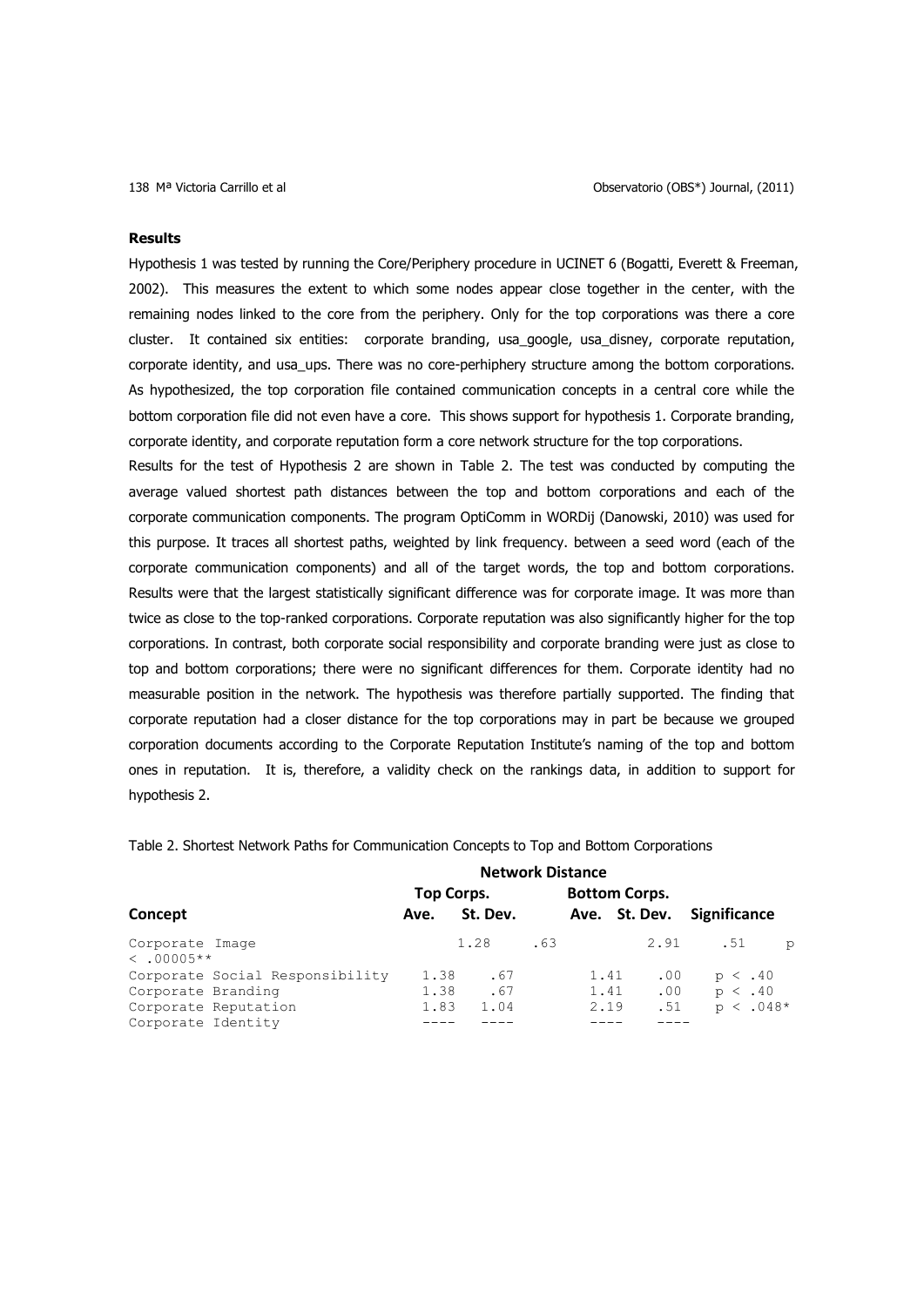Hypothesis 3 was tested by computing flow betweenness centrality of the concept 'crisis' among the corporate communication concepts and company names. Flow betweenness is not an option for resizing nodes in Netdraw, while regular betweeness is and we have used it in Figures 4 and 5. Nevertheless, Borgatti (2005) convincingly argues for flow betweenness' greater appropriateness for communication relationships. It accounts for multiple paths among nodes, not merely the single shortest path, and it uses varying link strength values, unlike the betweenness centrality that converts each link to either present or absent. We await Borgatti's changes to Netdraw to allow node sizing by flow betweenness.

For the top corporations the flow betweenness value for crisis was 10.82 while for the top corporations it was only 4.24. Crisis was therefore 255% more central for the bottom corporations. Hypothesis 3 is supported. Examining Figures 4 and 5 one can see that for the top corporations the most central concept is corporate social responsibility while for the bottom corporations it is crisis. Organizations appearing in the upper left corner of the figures were network isolates, having no links to the other nodes.



Figure 4. Network of Concepts and Organizations in Lexis-Nexis for the Top 30 Corporations in Reputation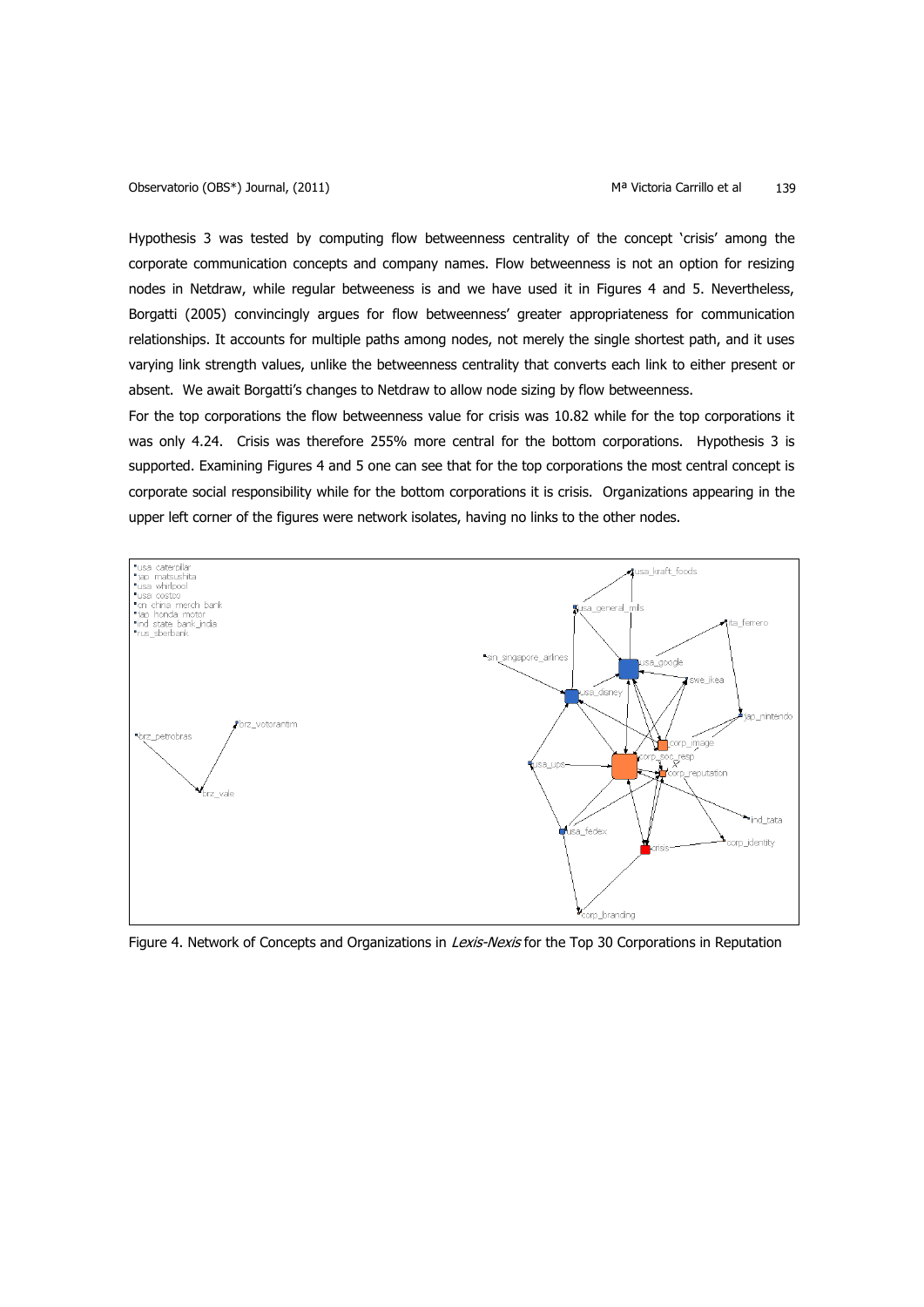#### 140 Mª Victoria Carrillo et al Observatorio (OBS\*) Journal, (2011)



Figure 5. Network of Concepts and Organizations in *Lexis-Nexis* for the Bottom 30 Corporations in Reputation

## **Discussion**

### Interpretation

The most noteworthy results were that crisis was significantly more important for the bottom- rated corporations in terms of news coverage. Crisis was the most central concept and overcame corporate communication concepts in relative importance, perhaps producing in stakeholders' minds the low reputation rankings. On the other hand, for the top reputation corporations, while crisis was connected to corporate communication concepts, it was much less important, 255% less central in the network. For the top corporations, corporate social responsibililty was the most central concept in the network, although not different enough to be statistically significant.

Another noteworthly finding was that the corporate communication concepts of corporate branding, corporate reputation and corporate identity form a core for the top rated corporations. Nevertheless, while at a macro-network level these were part of the core elements for the top corporations, at a more micro level, corporate image and corporate reputation were found significantly different in average network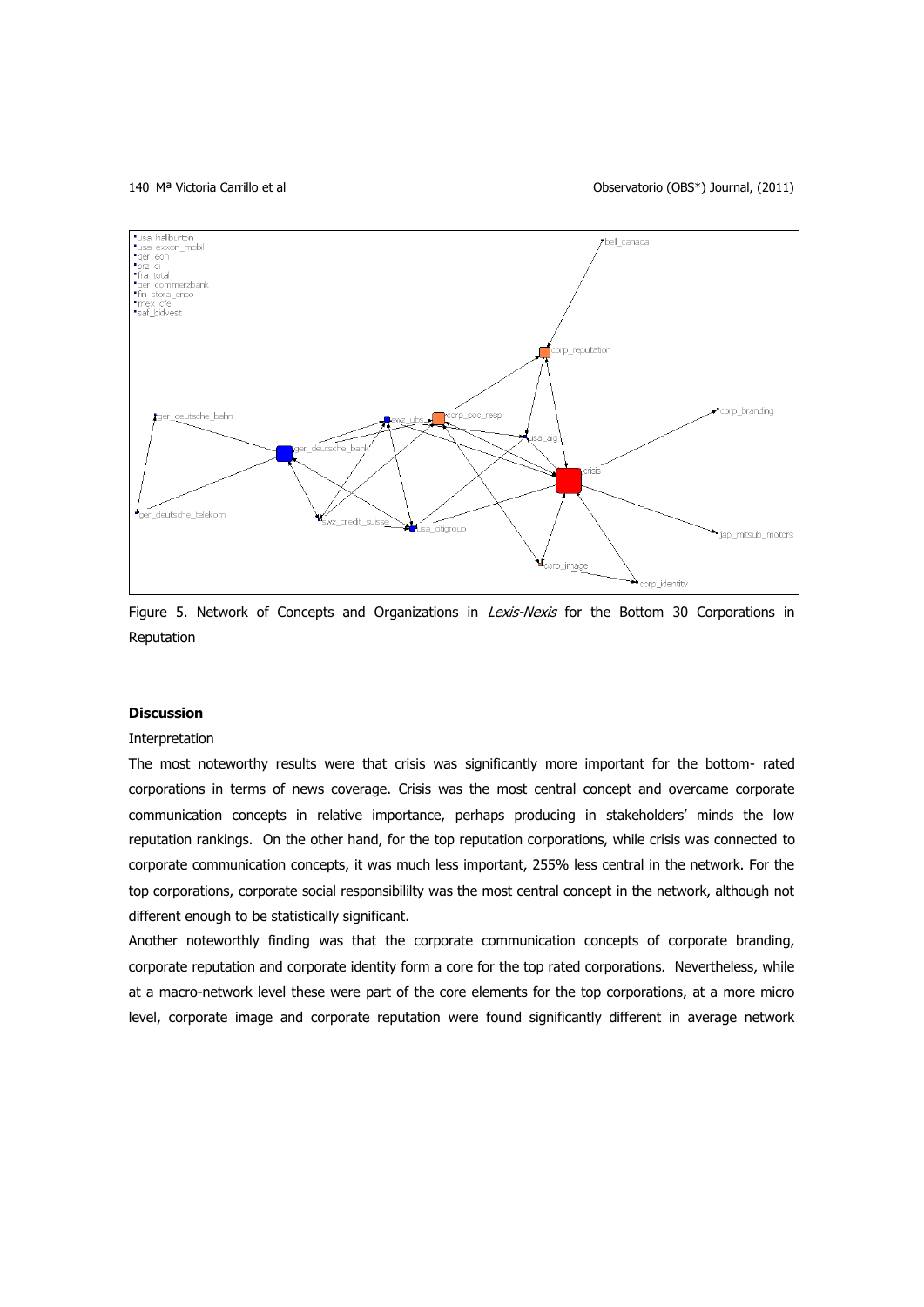distance of top and bottom corporations from it, but not corporate branding. Corporate image stood out as more than twice as close to the top than to the bottom corporations.

Corporate identity was not well positioned in the network and is perhaps therefore not very important in how top and bottom ranked corporations are discussed in the press. This may be due to its more ephemeral nature compared to the other components.

Both corporate branding and corporate social responsibility are virtualy equally linked for both top and bottom-reputation corporations virtually. They are constants for corporations studied, not variables. This may show their ubiquity and widely shared importance for the range of corporations studied.

Crisis appears to push communication concepts to a more central position in the network for bottom-ranked corporations. This may mean that corporations which already had lower reputations were more affected by crisis than those with higher reputations. Or, it could mean that regardless of reputation prior to crisis, it had the effect of pushing communication concepts from the center even as crisis-impacted corporations may need to manage these concepts to recover from crisis. The fact that the term crisis appeared in both the top and bottom-rated corporatation networks suggests that perhaps top corporations' existing stronger reputations and their more central communication concepts, particularly corporate identity, render them less prone to the negative effects of crisis. Future research can develop time-series research designs more tailored to treating these possibilities to see if the results are replicated and if this explanation stands.

## Limitations

There is not a way to know for certain from the news document data how important the concepts studied are executiives' strategy. The results could merely reflect third-party observations that are not tied to actual management practices. This may be a less likely limitation considering that public relations activities of the organization have been widely found responsible for most of the print media content about the corporations. One may therefore expect that print media content results are palpably correlated with internal management stratgegies and practices. Otherwise corporate image, corporate reputation and crisis, would not likely be the focus of public relations for top corporations, along with corporate branding and corporate social responsibility being the focus for both groups of corporations studied.

Another limitation is that while the rankings were for one year's data, this study used two previous years of print media in the analysis under the assumption that some degree of past coverage along with present coverage would be associated with corporate concepts. It remains to be determined how far back one must go to find the optimal fit between past performance and current reputation.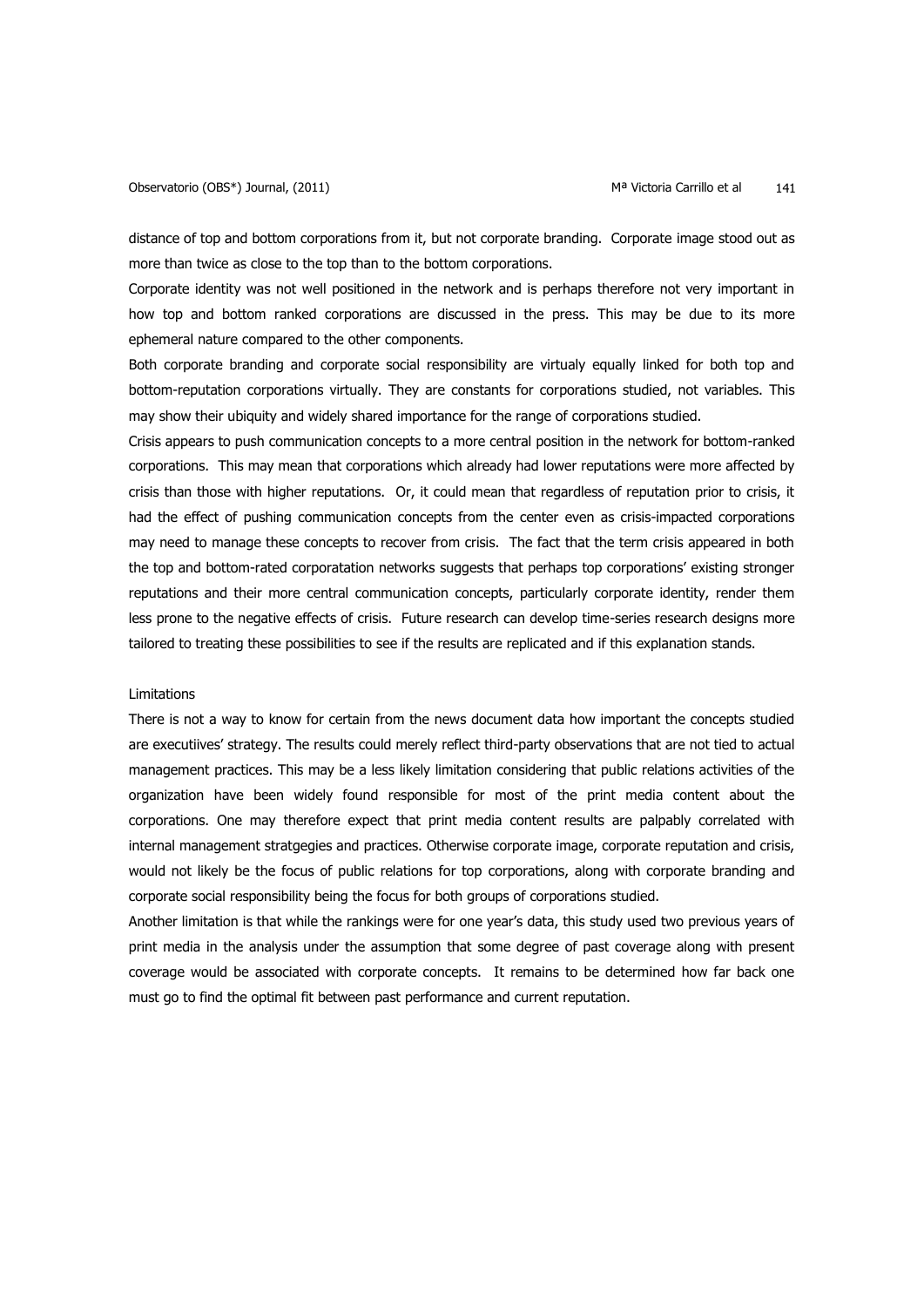#### Directions for Future Research

Both limitation points suggest areas of useful future research, conducting time-lagged analysis of print media coverage of the key communication concepts in relation to subsequent changes in reputation. This would gauge the optimal accumulation time for corporate reputation. It would also reveal possible changes in the variables studied from before, to during, and to after crisis. On the same time basis, it would be useful to analyze corporate press release content in relation to the other print media to measure the association between public relations-based corporate positioning messages and media coverage. Knowing this association would help estimate how much the analysis based on media coveage reflects internal corporate strategy and its linguistic structure, versus third party interpreations of reporters and editors based perhaps on other factors. This can contribute to building theory about crisis and corporate communication, which until now has been treated mainly anecdotally.

Findings also point to the need for more research focused specifically on the semantic components of corporate image. A follow up study could map from full text the node-centric network surrounding corporate image to reveal the aggregate social meanings of the concept for top and bottom-reputation corporations.

## **References**

Baden-Fuller, C., [Ravazzolo,](http://www.sciencedirect.com/science?_ob=ArticleURL&_udi=B6V6K-41V33C0-2&_user=208107&_coverDate=10%2F31%2F2000&_rdoc=1&_fmt=high&_orig=search&_sort=d&_docanchor=&view=c&_searchStrId=1288316103&_rerunOrigin=scholar.google&_acct=C000014338&_version=1&_urlVersion=0&_userid=208107&md5=ceb589702f43261aadb45202492cb6f9#vt2) F., & [Schweizer,](http://www.sciencedirect.com/science?_ob=ArticleURL&_udi=B6V6K-41V33C0-2&_user=208107&_coverDate=10%2F31%2F2000&_rdoc=1&_fmt=high&_orig=search&_sort=d&_docanchor=&view=c&_searchStrId=1288316103&_rerunOrigin=scholar.google&_acct=C000014338&_version=1&_urlVersion=0&_userid=208107&md5=ceb589702f43261aadb45202492cb6f9#vt3) T. (2000). Making and measuring reputations: The research ranking of European business schools. [Long Range Planning,](http://www.sciencedirect.com/science/journal/00246301) 33[\(5\)](http://www.sciencedirect.com/science?_ob=PublicationURL&_tockey=%23TOC%235817%232000%23999669994%23220409%23FLA%23&_cdi=5817&_pubType=J&view=c&_auth=y&_acct=C000014338&_version=1&_urlVersion=0&_userid=208107&md5=8eda54060b21c34600498ce623bbad73), 621-650.

Barney, J. B. (2002). Gaining and sustaining competitive advantage. 2nd ed. NJ: Prentice-Hall.

Berens, G., Van Riel, C. B. M., & van Bruggen, G. H. (2005). Corporate associations and consumer product responses: The moderating role of corporate brand dominance. Journal of Marketing, 69(3), 35-48.

Borgatti, S. P. (2002). NetDraw network visualization. Harvard, MA: Analytic Technologies.

Borgatti, S. P. (2005). Centrality and network flow. Social Networks, 27, 55-71.

Borgatti, S. P., Everett, M. G., & Freeman, L. C. (2002). UCINET for windows: software for social network analysis. Harvard, MA: Analytic Technologies.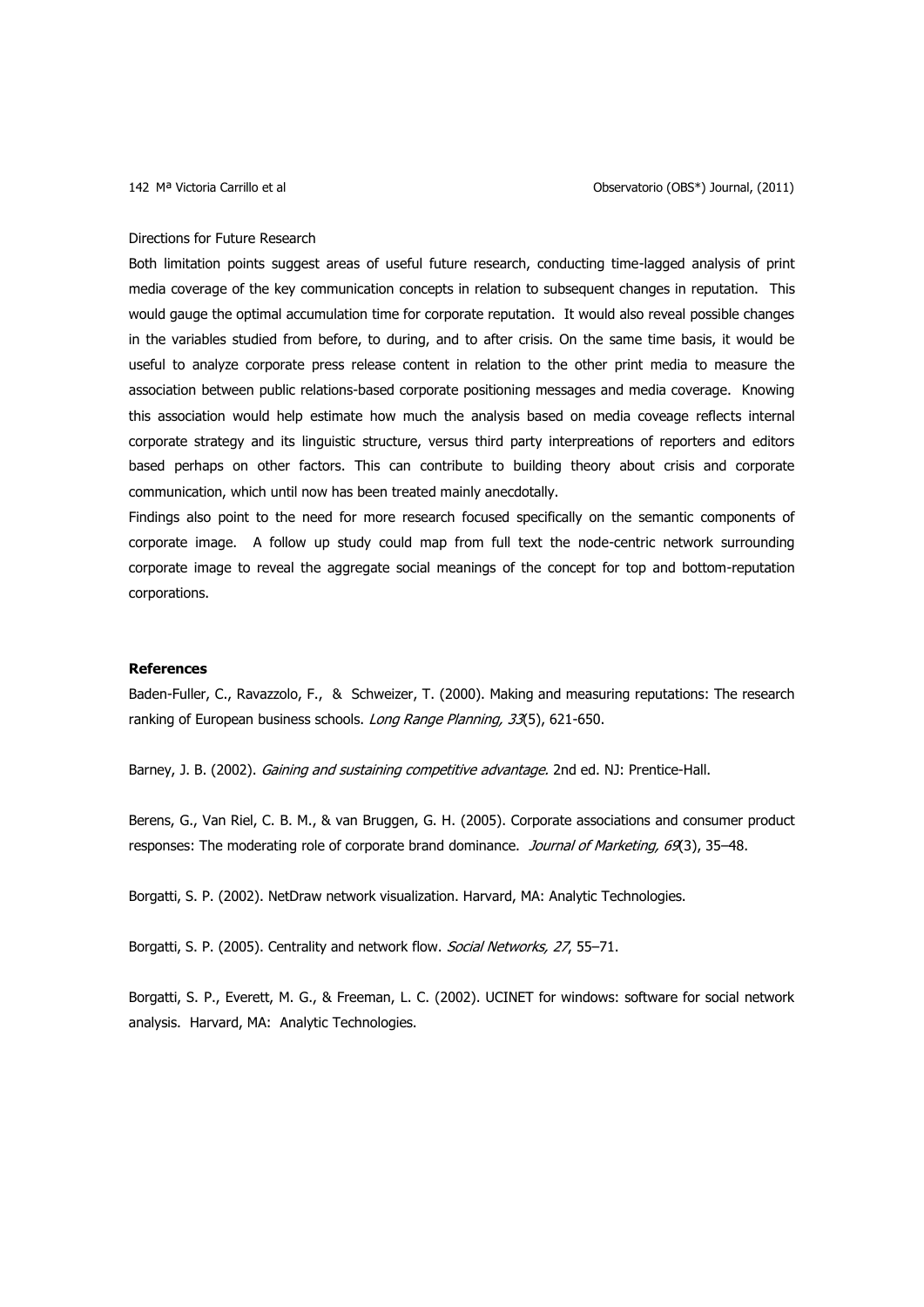Brammer, S. J., & Pavelin, S. (2006). Corporate reputation and social performance: The importance of fit. Journal of Management Studies, 43(3), 435-455.

Carroll, A. B. (1999). Corporate social responsibility: Evolution of a definitional construct. Business and Society, 38(3), 268-95.

Chernatony, L., & Riley, F. D. (1998). Defining "brand" : Beyond the literature with experts interpretations. Journal of Marketing Management, 14(5), 417-443.

Chun, R. (2005). Corporate reputation: Meaning and measurement. International Journal of Management Reviews, 7(2), 91-109.

Danowski, J. A. ( 2010). WORDij. [Computer program]. Chicago, IL: University of Illinois at Chicago.

De Castro, G. M., López, J. E. N., & Saez, P. L. (2006). Business and social reputation: Exploring the concept and main dimensions of corporate reputation. Journal of Business Ethics, 63(4), 361-370.

De Quevedo, E. (2001). Reputación y creación de valor: una relación circular. Aplicación al sector bancario español. Tesis doctoral. Universidad de Burgos.

Dollinger, M., Golden, P., & Saxton, T. (1997). The effect of reputation on the decision to joint venture. Strategic Management Journal, 18(2), 127-140.

Donaldson, T. & Dunfee, T. W. (2002). Ties that bind in business ethics: Social contracts and why they matter. Journal of Banking & Finance, 26(9), 1853-1865.

Donaldson, T. & Preston, L. E. (1995). The stakeholder theory of the corporation: concepts, evidence, and implications. Academy of Management Review, 20(1), 65-91.

Duhé, S. C. (2009). Good management, sound finances, and social responsibility: Two decades of U.S. corporate insider perspectives on reputation and the bottom line. Public Relations Review, 35(1), 77-78.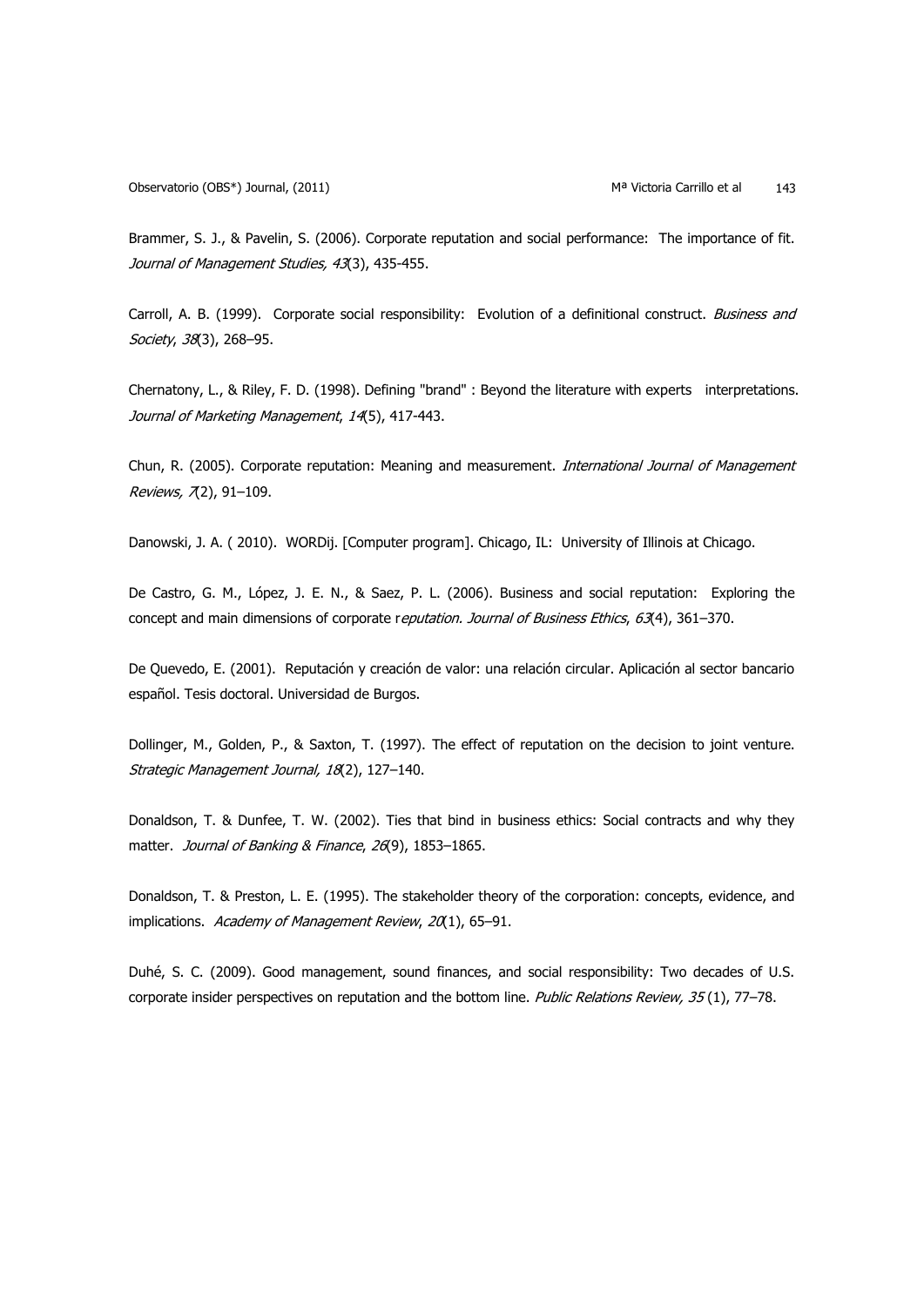144 Mª Victoria Carrillo et al Observatorio (OBS\*) Journal, (2011)

Fan, Y. (2005). Ethical branding and corporate reputation. Corporate Communications: An International Journal, 10(4), 341-350.

Fombrun, C. (1996). Reputation: Realizing value from the corporate image. Boston: Harvard Business School Press.

Fombrun, C. J., & Van Riel, C. B. M. (1997). The reputational landscape. Corporate Reputation Review,  $1(2)$ , 5–13.

Fombrun, C., & Shanley, M. (1990). What's in a name? Reputation building and corporate strategy. Academy of Management Journal, 33(2), 233-258.

Fombrun, C. J., & Rindova, V. (1996), Who's tops and who decides? The social construction of corporate reputations. New York, NY: Stern School of Business, New York University.

Fryxell, G. E., & Wang, J. (1994). The Fortune corporate reputation index: Reputation for what? Journal of Management, 20(1), 1-14.

Greyser, S. A., Balmer, J. M. T., & Urde, M. (2006). The monarchy as a corporate brand: Some corporate communications dimensions. European Journal of Marketing, 40(7/8), 902-908.

Groenland, E. A. G. (2002). Qualitative research to validate the RQ-dimensions. Corporate Reputation Review, 4(4), 308–315.

Gummesson, E. (1993). Quality management in service organizations: An Interpretation of the service quality phenomenon and a synthesis of international research. New York, NY: International Service Quality Association.

Hatch, M. J. & Schultz, M. (2001). Are the strategic stars aligned for your corporate brand. Harvard Business Review, 79(2), 128-134.

Highhouse, S., Broadfoot, A., Yugo, J. E., & Devendorf, S. A. (2009). Examining corporate reputation judgments with generalizability theory. Journal of Applied Psychology, 94(3), 782-789.